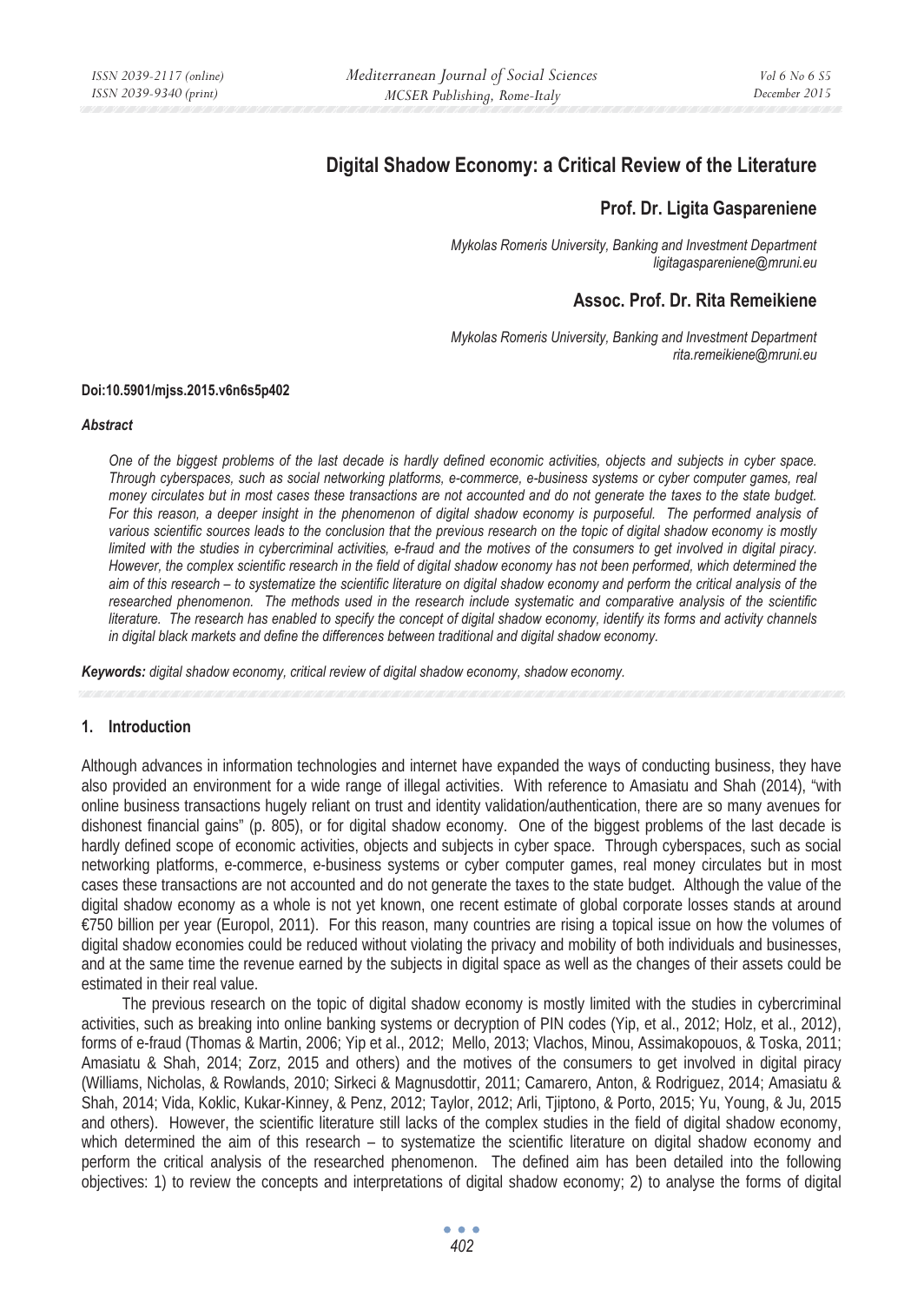shadow economy in digital black markets; 3) to perform the comparative analysis of traditional and digital shadow economy. The methods used in the research include systematic and comparative analysis of the scientific literature.

### **2. The Concepts and Interpretations of Digital Shadow Economy**

According to Holz et al. (2012), growing scopes of digital economy have stimulated criminal activities in digital business, which, in turn, have led to a digital shadow economy. Due to the volatility and fast advance of technologies, tracking and understanding of this kind of economy is extremely difficult. For this reason, different interpretations of digital shadow economy can be found in the scientific literature, depending on the aim, object and nature of the particular study.

Minding its offensive nature, the concept digital shadow economy is equalized with the concept of "digital underground economy", which is described as offences committed exploiting networked technology to carry out incredibly complex and far-reaching tasks that can be repeated countless times globally (Yip et al., 2012). With reference to Moore, Clayton and Anderson (2009), digital underground economy is the online trading, performed in the blatant manner with no need to hide. Herley and Florencio (2010) interpret digital underground economy as Internet-based crime, which is profitdriven, and the nature of this activity exceeds the capacity of a closed group.

Considering criminal activities as the main feature of digital underground economy, it can be proposed that the concept of digital underground economy is closely related to the concept of cybercrime. Cybercrime is interpreted as a robust underground economy that is industrialized by making and delivering the tools for criminal behaviour (Mello, 2013) or technological advanced criminal activities, including the utilization of botnets, targeted attacks or custom malware, that cause serious threats for consumers, organizations and enterprises as well as for the public sector (Vlachos et al., 2011). According to Smith (2015), "cybercrimes are Internet-based crimes conducted remotely to illegally take wealth or resources from others. Stolen resources can include Internet access, computer hard drive space, financial resources, intellectual capital and other data or bandwidth. Illegality is defined by the governmental jurisdiction in which the crime is conducted, not from where the attack was launched" (p. 104).

The above presented definitions of cybercrime are basically linked with the activities of illegal service providers or sellers, which is logical since namely these subjects generate the illegal money flows in digital shadow economy. However, the concept of digital shadow economy should not be restricted only with generation of illegal money flows. Customers' illegal activities in e-space (i.e. getting particular products or services online without paying for them or paying only a part of the decent amount) should also be treated as a part of digital shadow economy since they deprive a legal seller or service provider from the revenues that could have been legally earned, accounted and declared. In the scientific literature, customers' illegal activities in e-space are usually linked with the term of e-fraud. E-fraud is understood as consumption of illegal copies of digital products services (Ho & Weinberg, 2011; Taylor, 2012; Arli et al., 2015), the breach of the contract established online (Hjort & Lantz, 2012) or the breach of the trust between the contract parties (Amasiatu & Shah, 2014). With reference to Amasiatu and Shah (2014), the trust is breached when one party reneges on the contract agreement. In first party fraud, the customer is the party who has acted dishonestly by violating the contract terms, in order to profit from his dishonesty. These acts of dishonesty by the customer are called first party frauds (Amasiatu & Shah, 2014).

Summarising, it can be stated that the concept of digital shadow economy is linked with illegal activities in cyberspace that enable to generate illegal money flows for illegal service providers or sellers (supplier's view) and deprive legal service providers and sellers from the revenues which could have been legally earned, accounted and declared (customer's view). Treating digital shadow economy as a system, it is considered to be a merger of digital and classical crime (Holz et al., 2012).

## **3. The Forms of Digital Shadow Economy in Digital Black Markets**

Thomas and Martin (2006) gave the insight into digital shadow economy, analysing such form of its evidence as trading stolen credit card credentials over open Internet Relay Chat (IRC) channels. This form of digital shadow economy was later acknowledged by other authors (Herley & Florencio, 2010; Yip et al., 2012).

In the last few years, the interest in the forms of digital shadow economy has even increased, and a wider variety of the forms of digital shadow economy has become an object of the scientific research. Mello (2013) introduces the five following forms of cybercrime:

- Data breaches stolen identities that drive industrial fraud complex through social networks such as Twitter, Linkedln and LivingSocial's and others.
- Malware fraud apps, typically used to impersonate a victim or gain access to their credentials. In many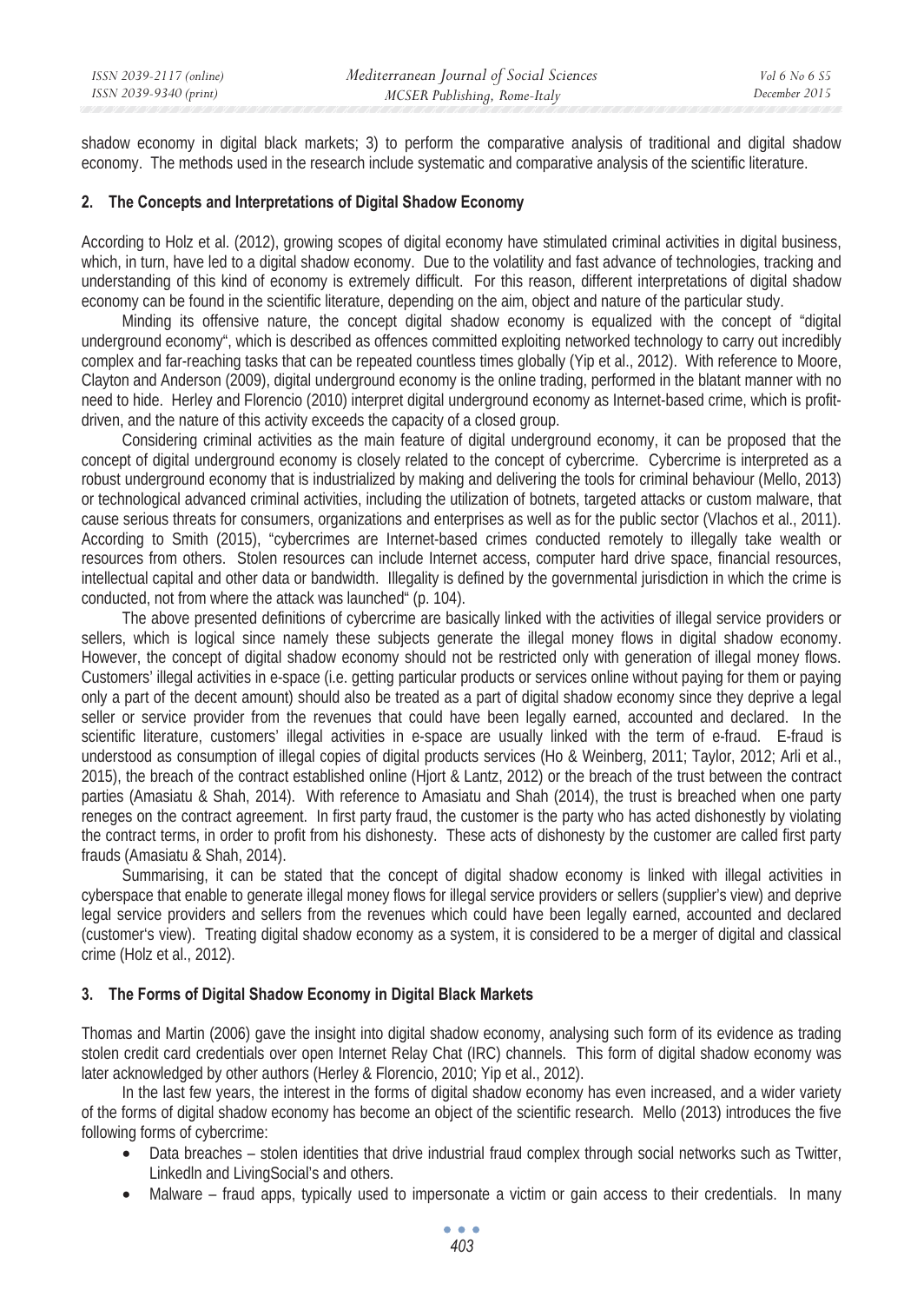cases, malware is designed to avoid detection by both human users and the anti-virus scans that may be running on a device.

- Mobile threats malware by mobile and smart phones.
- Industrialisation since online and mobile interactions are 'machine-to-machine', i.e. user's device is interacting with a business's server, cyber interactions lend themselves to automation. Once a fraudster secures the credentials required to access a victim's accounts, a process, in which multiple accounts are accessed automatically, can be started.
- Distributed Denial of Service Attacks disruptions of the operations of a website, usually leading to an increased call centre activity, which drives up an organization's costs and undermines customers' trust in it.

Analysing the landscape of cybercrime in Greece, Vlachos et al. (2011) introduced such cybercrime forms as financial frauds (frauds that have financial incentives, from simplistic phishing attacks to pump "n" dump and money mule schemes), children issues (any case of children abuse, including children pornography or paedophilia), spams (unsolicited bulk e-mail that affects the performance of internet users and is related to fraudulent merchandise), breaches of privacy and personal data (all the incidents that are related to privacy issues and personal data, which were intercepted or obtained by electronic devices), technological advanced activities (including utilization of botnets, targeted attacks or custom malware), online games (serving for the stealing of accounts, illegal transfers of virtual money and virtual goods) and technical issues (deliberately caused technical problems related directly to computer or system security).

Yip et al. (2012) analysed online social networks, better known as carding forums (Holt & Lampke, 2010; Poulsen, 2011). According to the authors (Yip et al., 2012), online social networks previously were used as online black markets for trading of stolen data. However, their present activities cover sharing techniques, values of crime, trading of goods and services, forming of collaborations (Thomas & Martin, 2006; Holt & Lampke, 2010; Yip et el., 2012) and carding (money mule, bank data stealing, ID thefts, virtual currency exchanges, encoding of systems, etc.) (Holt & Lampke, 2010).

Researching digital underground economy that trades stolen digital credentials, Holz et al. (2012) investigated keylogger-based stealing of credentials via dropzones (publicly writable directories on a server in the Internet) as well as anonymous collection points of illicitly collected data. With reference to the authors, keylogger-based stealing is a newly emerging form of digital underground economy. The results of their research revealed that this technique is basically applied targeting the main online banking websites as well as extracting the information from the protected storage.

The above described forms of digital shadow economy emerge as supplier-initiated since their main aim is generation of illegal money flows to the supplier. However, since the researched phenomenon is also linked with consumers' activities that deprive legal service providers and sellers from the revenue that could have been legally earned, accounted and declared, it is purposeful to review the consumer-initiated forms of digital shadow economy.

Digital piracy is one of the most common forms of e-fraud, researched in the scientific literature. With reference to Ho and Weinberg (2011), digital piracy is a type of product piracy, emerging as the acts of producing, acquiring and/or consuming illegal copies of any authentic product. In more detail, it is buying, copying, downloading, and/or sharing illegal CDs and software (Arli et al., 2015), perplexing the service marketers, who produce easily-replicable digital products such as music (International Federation of the Phonographic Industry, 2009), movies (Castro, Bennett, & Andes, 2009), software (Business Software Alliance, 2009), etc. Thus, in the general cases of digital piracy, there remains a central premise that individuals, engaged in product piracy, benefit at the expense of the rightful owners of the authentic products/brands (Ho & Weinberg, 2011).

Amasiatu and Shah (2014) in their study focused on the forms of fraudulent consumer behaviour in e-tailing. The results of their research have enabled to identify the following forms of consumer e-fraud:

- 1. Deshopping purchasing of a product online and using it with the intention to return after use for reimbursement.
- 2. Chargeback making a fraudulent or illegitimate claim for financial gain.
- 3. Bust out acquisition of credit facilities with no intention of honouring the credit agreement.
- 4. Misrepresentation of details applicants' misrepresentation of their details to get access to facilities that they would not otherwise be entitled to, e.g. credit facilities.

The analysis of the scientific literature has revealed that deshopping is the prevalent form of consumer e-fraud (Hjort & Lantz, 2012; Amasiatu & Shah, 2014) and is frequently considered as a consequence of liberal return policies offered by e-retailers. Hjort and Lantz (2012) also noted that deshopping is reinforced by the offer of free returns; it is also initiated due to mitigation of consumer's total expenditure and delivery costs.

The common methods of chargeback, pointed in the scientific literature, include alleging that a customer has not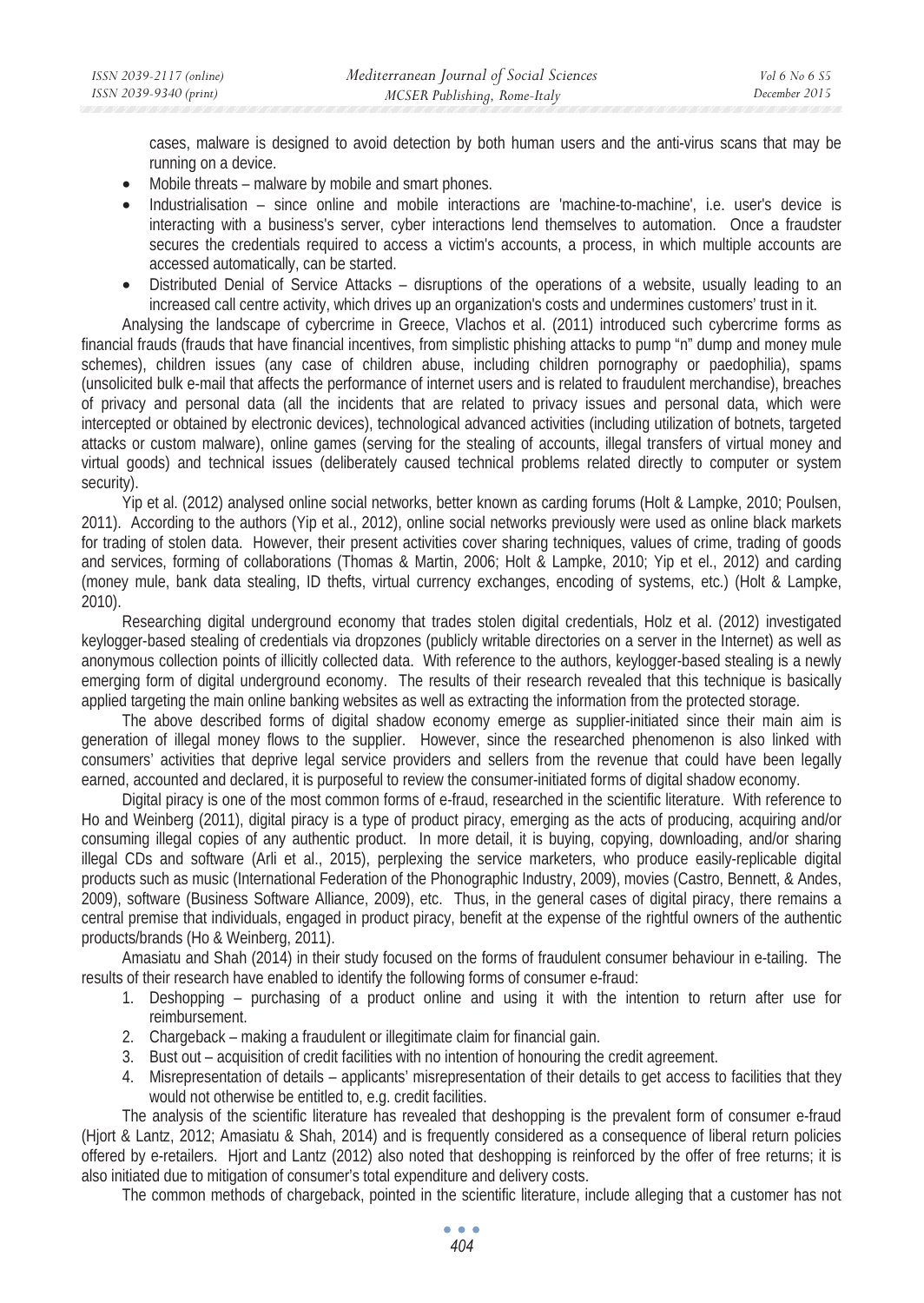received the ordered commodities, although he in fact has, or claiming that not all ordered commodities were received, although they in fact were (Greek, 2010; Amasiatu & Shah, 2014). With reference to the report of Cybersource Corporation (2012), chargeback fraud can arise when a customer makes a purchase with his/her card and subsequently denies making this purchase. According to Amasiatu and Shah (2014), "chargeback frauds are opportunistic in nature and originated because of certain legal obligations (such as long distance regulation) designed to protect legitimate customers when they shop online; such as offering customers protection from payment card fraud and placing responsibility of any loss that occurs prior to delivery to the customer on the online merchant" (p. 811).

With reference to Fair Isaak Corporation (2008), bust out frauds commonly take place in financial institutions because of the availability of credit facilities. Amasiatu and Shah (2014) also note that extreme cases of bust out include the customers masking their intentions or hidden agenda by "lying low" for some period, which might later result in getting access to increased credit facilities that are rapidly utilized before evading the payment and disappearing.

With reference to CIFAS (2012), misrepresentation of details is prevalent in the mail order industry, where individuals hide their addresses with adverse credit information. They also emerge in insurance industry where customers inflate insurance claims as well as in the welfare/benefit system where benefit claimants misreport their earnings to benefit from the system (Amasiatu & Shah, 2014).

The performed analysis of the scientific literature has enabled to systematize the forms of digital shadow economy. The data presented in Figure 1 shows that digital shadow economy might emerge as supplier-initiated or customerinitiated. The most common supplier-initiated forms of digital shadow economy include financial frauds, children issues, spams, data and privacy breaches, online games, technological advanced activities, technical issues and carding. These forms are usually engaged for stealing of credentials, money mule, virtual currency exchanges, illegal transfers of virtual money, encoding of systems, malware and fraudulent merchandise. Consumer-initiated forms of digital shadow economy include digital piracy, deshopping, chargeback, bust out and misinterpretation of details. They are engaged for mitigation of consumer's total expenditure and delivery costs, getting access to increased credit facilities, inflation of insurance claims and claiming for welfare benefits.

With reference to Zorz (2015), different forms of digital underground economy emerge in different types of digital black markets, depending on the type of targeted products or services. Considering the object of activities (i.e. whether it is a non-digital product or service or a digital one), the author distinguishes two basic types of digital black markets: physical black market (online trading of illegal physical products such as guns, drugs or other non-digital services) and fraudulent data market (digital activities such as encoding, data breaches and similar system interferences). According to the author, the first market functions via Internet platforms (for example, TOR network), which allow anonymous clients and hosters to hide their locations, ensuring that their activities and identities cannot be tracked. The second market functions via traditional HTTP-based sites, accessible from any computer with a common web browser, and these sites are designed for dealing with stolen target data (for instance, credit card information, usernames and passwords, credential data are considered to be the most prevalent types of digital data offered for sale). Digital shadow activities are basically performed via such channels as IRC, carding forums, social networks and dropzones.

### **4. Comparative Analysis of Traditional and Digital Shadow Economy**

Although considering its complex structure, digital shadow economy can be viewed as a merger of digital and classical crime (Holz et al., 2012), particular differences between the aims, communications, features of the people involved, sources of the people's knowledge, psychology and the ways of operation in traditional and digital shadow economy can be observed. Systematization of the scientific literature has enabled to perform a comparative analysis of traditional and digital shadow economy. The results of the comparative analysis have been reflected in Table 1. By reviewing the table, it can be seen that the nature of both traditional and shadow economy is the same – illegal and criminal, but the aims of the latter are wider – they include not only pure profit, but also access to particular resources (e.g. particular databases, accounts, systems, etc.). The participants in both cases are driven by such similar determinants such as unfavourable labour market conditions, high taxation or complicated overall regulation. However, social security burdens are more typical of traditional shadow economy whereas digital shadow economy is to the great extent determined by specific cyberspace determinants such as contrast between personal and corporate, anonymity, lack of ethics in software and IT business, inclusion that online act is victimless, doubtful copyrights, low level of perceived risk, etc. The basic method of finance in traditional shadow economy is cash whereas digital shadow economy is funded engaging Web money, electronic money, online payment systems and well-hidden financial transactions, which are often processed by legitimate merchant accounts or payments from credit card companies. Traditional shadow economy functions leaning on such marketing methods as words of mouth and underground distribution channels whereas in the case of digital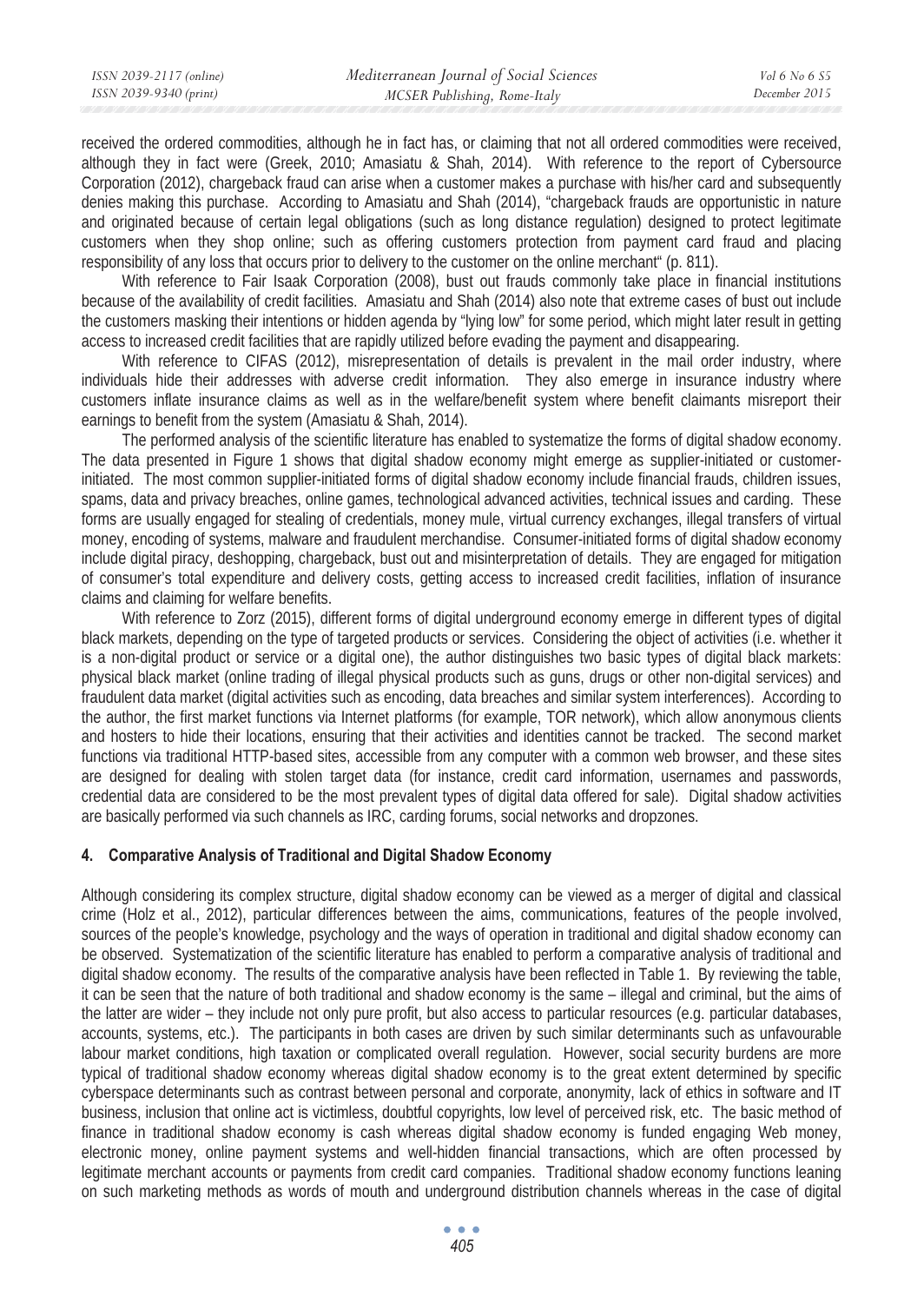shadow economy products and services are positioned online, in particular cases even engaging customer support centres. With reference to "Trend Micro" report (2010), there is evidence that some pay-per-install businesses have established customer support centres to help their customers, who call to these centres for help thinking they have paid for a legitimate software. Interestingly, the security level of digital shadow economy is much higher than that of traditional one. It is linked with high technical skills of the people, who are commonly involved in digital shadow economy, although these participants are usually self-taught. According to Smith (2015), cybercriminals are able not only to use attack programs that are freely available on the Internet, but also they may develop new attack software by writing malware programs themselves. To make their targeted attacks over the Internet, they need to have an understanding of computer operating systems and the software packages being used on those systems. In addition, they must know how to gain unauthorized access by exploiting computer networks, which requires high technical skills. Digital shadow economy not only covers much wider (international) geographic area in comparison to traditional local shadow economy, but also is based on social psychology alongside with individual one. With reference to Li (2011), participants interact with each other in an online community. Hence, their behaviour is influenced not only by their personal motivations (e.g. aim for benefit, cost mitigation), but also by the influence of the other members of the community (e.g. their advice, responses, pressure, etc.). Finally, comparing the way of operation in both economies, it has been established that the participants of digital shadow economy are more inclined to collaboration and networking than the ones acting in traditional shadow economy. With reference to Yip et al. (2012), it is usual for cybercriminals to begin collaborating with one another while trading goods and services that contribute to the crime; some of the cybercriminals even venture as far as recruiting talents from universities.

Summarising, the results of the comparative analysis propose that digital shadow economy is of the same illegal nature and involves the same participants as traditional shadow economy. However, other significant characteristics are rather different. Contrary to the traditional shadow economy, digital shadow economy it is aimed not only at profits, but also at the access to valuable digital, financial resources and/or databases. It is highly determined by specific cyberspace determinants such as contrast between personal and corporate, anonymity, lack of ethics in software and IT business, inclusion that online act is victimless, doubtful copyrights, low level of perceived risk, etc. Funded with Web money, electronic money, online payment systems and well-hidden financial transactions, digital shadow economy leans on positioning of products and services online (in particular cases – with established customer support centres), online communication between the parties of transactions, social psychology and networking, which enables to cover international operation areas. High technical skills of the people involved allow to achieve a comparatively high operation security level in comparison to traditional shadow economy.

## **5. Conclusions and Discussion**

With reference to the research results, the following conclusions can be made:

- 1. The analysis of the concepts and interpretations of digital shadow economy has revealed that the term of digital shadow economy is linked with illegal activities in cyberspace that enable to generate illegal money flows for illegal service providers or sellers (supplier's view) and deprive legal service providers and sellers from the revenues which could have been legally earned, accounted and declared (customer's view).
- 2. Depending on the initiating subject, digital shadow economy might emerge as supplier-initiated or customerinitiated. The most common supplier-initiated forms of the analysed phenomenon include financial frauds, children issues, spams, data and privacy breaches, online games, technological advanced activities, technical issues and carding, which are commonly engaged for stealing of credentials, money mule, virtual currency exchanges, illegal transfers of virtual money, encoding of systems, malware and fraudulent merchandise. Consumer-initiated forms of digital shadow economy include digital piracy, deshopping, chargeback, bust out and misinterpretation of details, which are engaged for mitigation of consumer's total expenditure and delivery costs, getting access to increased credit facilities, inflation of insurance claims and claiming for welfare benefits. Depending on the object of activities/trade, two basic types of digital black market – physical black market and fraudulent data market – can be distinguished; shadow activities in these markets are basically performed via such channels as IRC, carding forums, social networks and dropzones.
- 3. The results of the comparative analysis of traditional and digital shadow economy have shown that digital shadow economy is of the same illegal nature and involves the same participants as traditional shadow economy. Digital shadow economy is the part of shadow economy. However, contrary to the traditional shadow economy, digital shadow economy it is aimed not only at profits, but also at the access to valuable digital, financial resources and/or databases. It is highly determined by specific cyberspace determinants such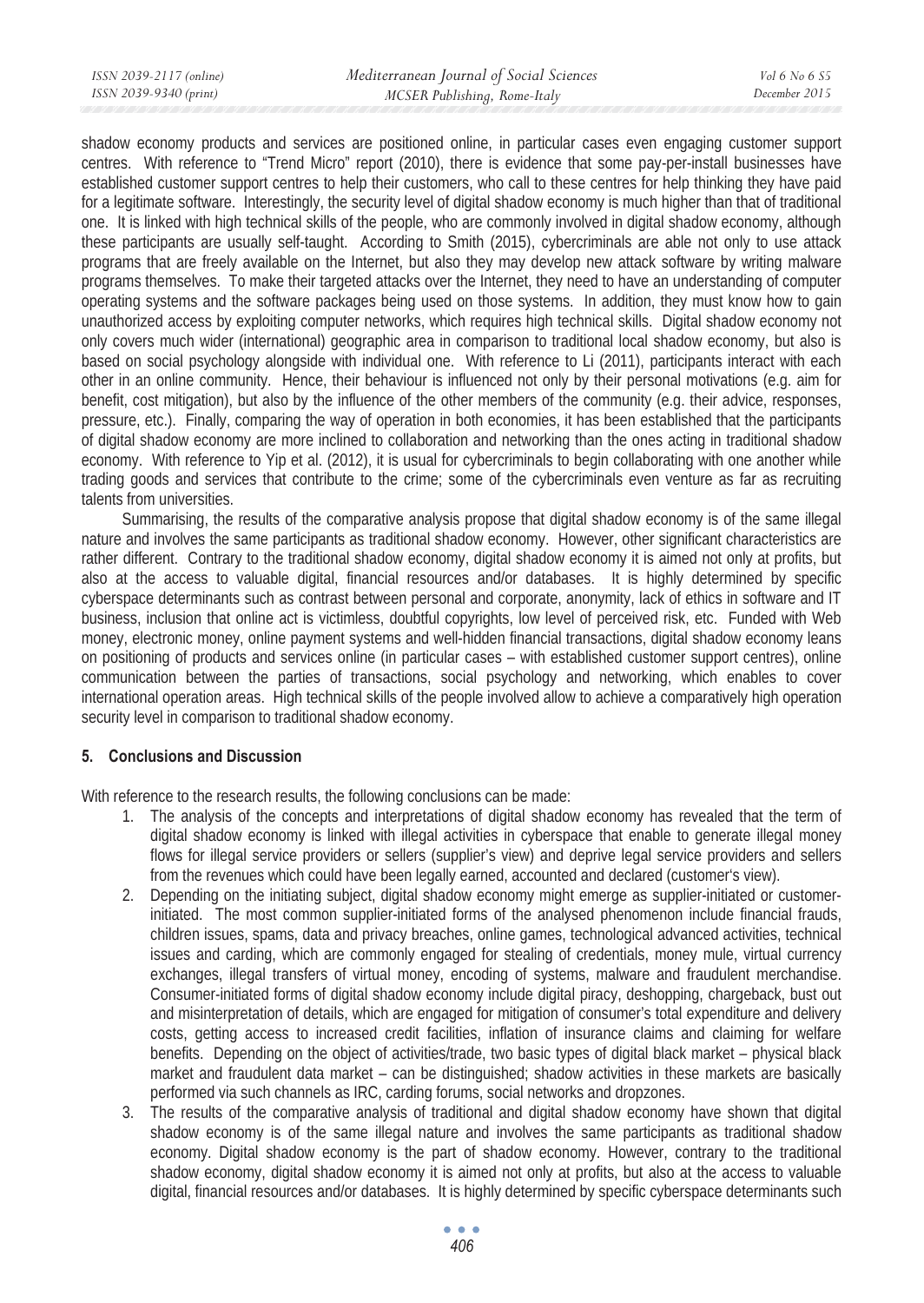as contrast between personal and corporate, anonymity, lack of ethics in software and IT business, inclusion that online act is victimless, doubtful copyrights, low level of perceived risk, etc. Funded with Web money and electronic money, digital shadow economy leans on positioning of products and services online, online communication between the parties of transactions as well as social psychology and networking, which enables to cover international operation areas. High technical skills of the people involved in digital shadow operations allow to achieve a comparatively high operation security level in comparison to traditional shadow economy. Undoubtedly, it is a wrong way of thinking that in traditional shadow economy payments are made only in cash since in recent decade the substantial number of operations have been transferred to electronic space. What is more, shadow economy should be distinguished from criminal activities.

The analysis of the variety of information sources on the researched object proposes that the scientific literature still lacks of comprehensive and complex studies on digital shadow economy. The spread of the access to IT and eservices all over the world determines the favourable conditions for the diffusion of digital shadow economy. Thus, the future research on digital shadow economy could be aimed at identification of the features, determinants and operation models of this phenomenon as well as possible prevention strategies and measures.

### **References**

Amasiatu, C. V., Shah, M. H. (2014). First party fraud: A review of the forms and motives of fraudulent consumer behaviours in e-tailing. International *Journal of Retail & Distribution Management, 42*(9), 805-817.

- Arli, D., Tjiptono, F., & Porto, R. (2015). The impact of moral equity, relativism and attitude on individuals' digital piracy behaviour in a developing country. *Marketing Intelligence & Planning, 33*(3), 348-365.
- Business Software Alliance. (2009). *Software piracy on the internet: A threat to your security* (A report). Retrieved from http:// global.bsa.org/internetreport2009/2009internetpiracyreport. pdf
- Calluzzo, V., & Cante, C. (2004). Ethics in information technology and software use. *Journal of Business Ethics, 51*(3), 301-312.
- Camarero, C., Anton, C., & Rodriguez, J. (2014). Technological and ethical antecedents of e-book piracy and price acceptance: Evidence from the Spanish case. *The Electronic Library, 32*(4), 542-566.
- Castro, D., Bennett, R. & Andes, S. (2009). Steal these policies: Strategies for reducing digital piracy. *The Information Technology & Innovation Foundation, 12*. Retrieved from www.itif.org/files/2009-12-15.DigitalPiracy. pdf
- CIFAS. (2012). *Fraudscape: depicting the UK's fraud landscape* (Research and Reports). Retrieved from https://www.cifas.org.uk/secure/contentPORT/uploads/documents/Cifas%20Reports/External-Fraudscape\_2013\_Cifas.pdf
- Cybersource Corporation. (2012). *13th annual online fraud report.* Retrieved from www. jpmorgan.com/cm/BlobServer /13th\_Annual\_2012\_Online\_Fraud\_Report.pdf?blobkey¼id&blobwhere¼1320571432216&blobheader¼application/pdf&blobheadern ame1¼Cache-Control&blobheadervalue1¼private&blobcol¼urldata&blobtable¼MungoBlobs
- Europol. (2011). *Cybercrime as a business: The digital underground economy* (Press Releases). Retrieved from https://www.europol.europa.eu/content/press/cybercrime-business-digital-underground-economy-517
- Fair Isaak Corporation. (2008). *Reducing bad debt levels by addressing first party fraud and credit abuse* (white paper). Retrieved from http://brblog.typepad.com/files/first\_party\_fraud\_2486wp\_en.pdf
- Greek, D. (2010). *Who is responsible when goods go missing in transit?* Retrieved from www.computeractive.co.uk/ca/consumerrights/1931458/missing-transit
- Herley, C., & Florencio, D. (2010). Nobody sells gold for the price of silver: Dishonesty, uncertainty and the underground economy. *Economics of Information Security and Privacy, 10.* Retrieved from http://link.springer.com/chapter/10.1007%2F978-1-4419-6967- 5\_3#page-1
- Hjort, K., & Lantz, B. (2012). (R)e-tail borrowing of party dresses: An experimental study*. International Journal of Retail & Distribution Management, 40*(12), 997-1012.
- Ho, J., & Weinberg, C. B. (2011). Segmenting consumers of pirated movies. *Journal of Consumer Marketing, 28*(4), 252-260.
- Holt, T.J., & Lampke, E. (2010). Exploring stolen data markets online: Products and market forces. *Criminal Justice Studies*, *23*(1), 33–50.
- Holz, T., Engelberth, M., & Freiling, F. (2012). Learning more about the underground economy: A case-study of keyloggers and dropzones. *ESORICS Proceedings, 9,* 1-18.
- International Federation of the Phonographic Industry. (2009). *New business models for a changing environment* (Digital music report). Retrieved from www.ifpi.org/content/ section\_ resources/dmr2009.html
- Li, D. C. (2011). Online social network acceptance: a social perspective*. Internet Research, 21*(5), 562-580.
- Lisi, G. & Pugno, M. (2010). Entrepreneurship and the hidden economy: An extended matching model. *International Economic Journal*, 24(4), 587-605.
- Lysonski, S., & Durvasula, S. (2008). Digital piracy of MP3s: Consumer and ethical predispositions. *Journal of Consumer Marketing, 25*(3), 167-178.
- Mello, J. P. (2013). *Cybercrime fueled by mature digital underground* (Identity & Access). Retrieved from http://www.csoonline.com/article/2133649/identity-access/cybercrime-fueled-by-mature-digital-underground.html
- Moore, T., Clayton, R., & Anderson, R. (2009). The economics of online crime*. Journal of Economic Perspectives, 23*(3), 3-20.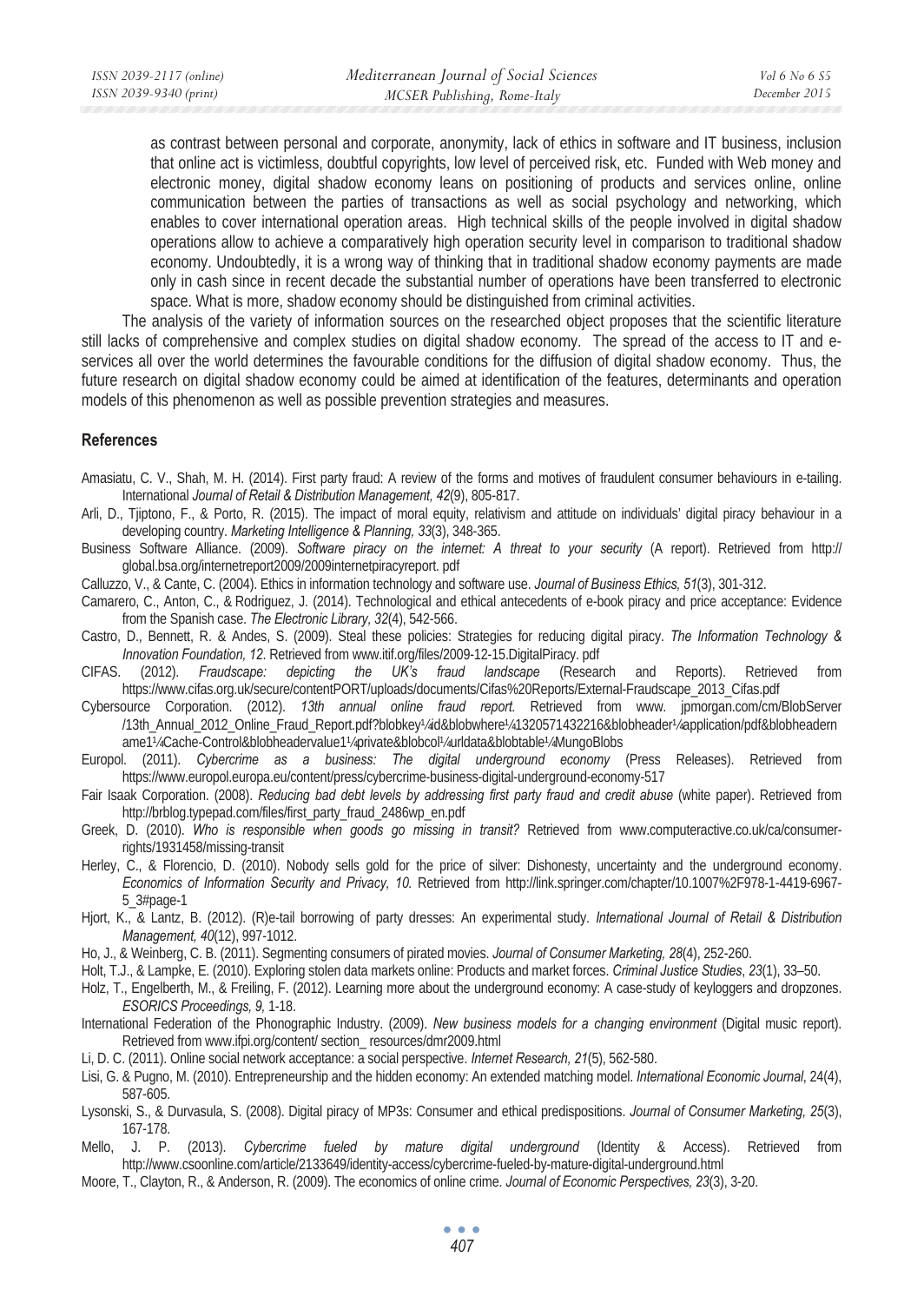Ojo, S., Nwankwo, S. & Gbadamosi, A. (2013). Ethnic entrepreneurship: The myths of informal and illegal enterprises in the UK. *Entrepreneurship & Regional Development: An International Journal*, 25(7-8), 587-611.

Poulsen, K. (2011). *Kingpin: How one hacker took over the billion-dollar cybercrime underground*. New York: Crown Publishing.

Schneider, F., Buehn, A., & Montenegro, C. E. (2010). Shadow economies all over the world: New estimates for 162 countries from 1999 to 2007. *Policy Research Working Paper, 5356*. Retrieved from http://www-wds.worldbank.org/external/default /WDSContentServer/IW3P/IB/2010/10/14/000158349\_20101014160704/Rendered/PDF/WPS5356.pdf

- Shang, R., Chen, Y., & Chen, P. (2008). Ethical decisions about sharing music files in the P2P environment. *Journal of Business Ethics, 80*(2), 349-365.
- Sirkeci, I., & Magnusdottir, L. B. (2011). Understanding illegal music downloading in the UK: A multi-attribute model. *Journal of Research in Interactive Marketing, 5*(1), 90-110.

Smith, G. S. (2015). Management models for international cybercrime. *Journal of Financial Crime, 22*(1), 104-125.

- Taylor, S. A. (2012). Evaluating digital piracy intentions on behaviors. *Journal of Services Marketing, 26*(7), 472-483.
- Thomas, R., & Martin, J. (2006). The underground economy: Priceless. *The USENIX Magazine*, *31*(6), 7–16.
- Trend Micro. (2010). *The business of cybercrime: A complex business model* (Focus Report). Retrieved from http://www.trendmicro.com/cloud-content/us/pdfs/security-intelligence/reports/rpt\_business-of-cybercrime.pdf
- Vida, I., Koklic, M. K., Kukar-Kinney, M., & Penz, E. (2012). Predicting consumer digital piracy behavior: The role of rationalization and perceived consequences. *Journal of Research in Interactive* Marketing, 6(4), 298-313.
- Vlachos, V., Minou, M., Assimakopouos, V., & Toska, A. (2011). The landscape of cybercrime in Greece. *Information Management & Computer Security,19*(2), 113-123.
- Wall, D.S. (2005). The internet as a conduit for criminal activity. In A. Pattavina (Eds.), *Information Technology and the Criminal Justice System* (78-94). California: Thousand Oaks.
- Williams, C. C., & Nadin, S. (2012). Joining up the fight against undeclared work in Europe. *Management Decision,* 50(10), 1758-1771.
- Williams, P., Nicholas, D., & Rowlands, I. (2010). The attitudes and behaviours of illegal downloaders. *Aslib Proceedings, 62*(3), 283-301.
- Yip, M., Shadbolt, N., Tiropanis, N., & Webber, C. (2012). The digital underground economy: A social network approach to understanding cybercrime. In *Digital Futures 2012: The Third Annual Digital Economy All Hands Conference.* Retrieved from http://eprints.soton.ac.uk/343351/1/yip\_de2012\_submission.pdf
- Yu, C. P., Young, M. L., & Ju, B. C. (2015). Consumer software piracy in virtual communities: An integrative model of heroism and social exchange. *Internet Research, 25*(2), 317-334.
- Zorz, M. (2015). *Global black markets and the underground economy* (Featured News). Retrieved from http://www.netsecurity.org/article.php?id=2288

|                                    | <b>I will be also the comparative and political</b> of the distribution and distribution of the company of the company                                                                                                                                                                      |                                                                                                                                                                                                                                                                                                                                                                                                                      |
|------------------------------------|---------------------------------------------------------------------------------------------------------------------------------------------------------------------------------------------------------------------------------------------------------------------------------------------|----------------------------------------------------------------------------------------------------------------------------------------------------------------------------------------------------------------------------------------------------------------------------------------------------------------------------------------------------------------------------------------------------------------------|
| Characteristic                     | Traditional shadow economy                                                                                                                                                                                                                                                                  | Digital shadow economy                                                                                                                                                                                                                                                                                                                                                                                               |
| Nature                             | Illegal, criminal                                                                                                                                                                                                                                                                           | Illegal, criminal                                                                                                                                                                                                                                                                                                                                                                                                    |
| Aim                                | Profit                                                                                                                                                                                                                                                                                      | Profit and resources                                                                                                                                                                                                                                                                                                                                                                                                 |
| Determinants                       | Labour market conditions (high unemployment rate, not<br>promoted self-employment), taxation and social security<br>burdens (high taxes, low after-tax earnings), overall<br>regulation (administrative system, regulation complexity,<br>difficult business registration procedures, etc.) | Taxation (high taxes, low after-tax earnings), overall regulation<br>(administrative system, regulation complexity, difficult business registration<br>procedures, etc.), cyberspace-related determinants (contrast between<br>personal and corporate, anonymity, lack of ethics in software and IT<br>business, inclusion that online act is victimless, doubtful copyrights, low level<br>of perceived risk, etc.) |
| Participants                       | Service providers, product suppliers, customers                                                                                                                                                                                                                                             | Service providers, product suppliers, customers                                                                                                                                                                                                                                                                                                                                                                      |
| Finance                            | Cash, web money, electronic money, online payment<br>systems                                                                                                                                                                                                                                | Web money, electronic money, online payment systems, well-hidden<br>financial transactions are processed by legitimate merchant accounts                                                                                                                                                                                                                                                                             |
| Marketing                          | Word of mouth, underground distribution channels,<br>services online                                                                                                                                                                                                                        | Positioning of products and services online                                                                                                                                                                                                                                                                                                                                                                          |
| Customer service                   | No customer service, usually relationship between a<br>buyer and a seller break after the transaction, but not in<br>all cases                                                                                                                                                              | In particular cases - established customer support centers                                                                                                                                                                                                                                                                                                                                                           |
| Communication                      | Face-to-face, Online                                                                                                                                                                                                                                                                        | Online                                                                                                                                                                                                                                                                                                                                                                                                               |
| Security                           | Comparatively high                                                                                                                                                                                                                                                                          | Comparatively high                                                                                                                                                                                                                                                                                                                                                                                                   |
| Geographical<br>area               | Local and international                                                                                                                                                                                                                                                                     | International                                                                                                                                                                                                                                                                                                                                                                                                        |
| Features of the<br>people involved | Skills in an operation area, the level of technical skills is<br>significant                                                                                                                                                                                                                | Wide range of skills, high technical skills                                                                                                                                                                                                                                                                                                                                                                          |
| Source of<br>knowledge             | Apprenticed, but also could be self-taught                                                                                                                                                                                                                                                  | Self-taught and apprenticed                                                                                                                                                                                                                                                                                                                                                                                          |
| Psychology                         | Individual and social (tax moral)                                                                                                                                                                                                                                                           | Individual and social                                                                                                                                                                                                                                                                                                                                                                                                |
| Way of operation                   | Single activity, collaboration, networking                                                                                                                                                                                                                                                  | Collaboration, networking                                                                                                                                                                                                                                                                                                                                                                                            |

**Table 1:** Comparative analysis of traditional and digital shadow economy

**Source:** compiled by the authors with reference to Trend Micro, 2010; Yip et al., 2012; Ojo, Nwankwo, & Gbadamosi, 2013; Smith, 2015; Williams & Nadin, 2012; Schneider, Buehn, & Montenegro, 2010; Lisi & Pugno, 2010; Williams et al., 2010; Calluzzo & Cante, 2004; Wall, 2005; Shang, Chen, & Chen, 2008; Lysonski & Durvasula, 2008.